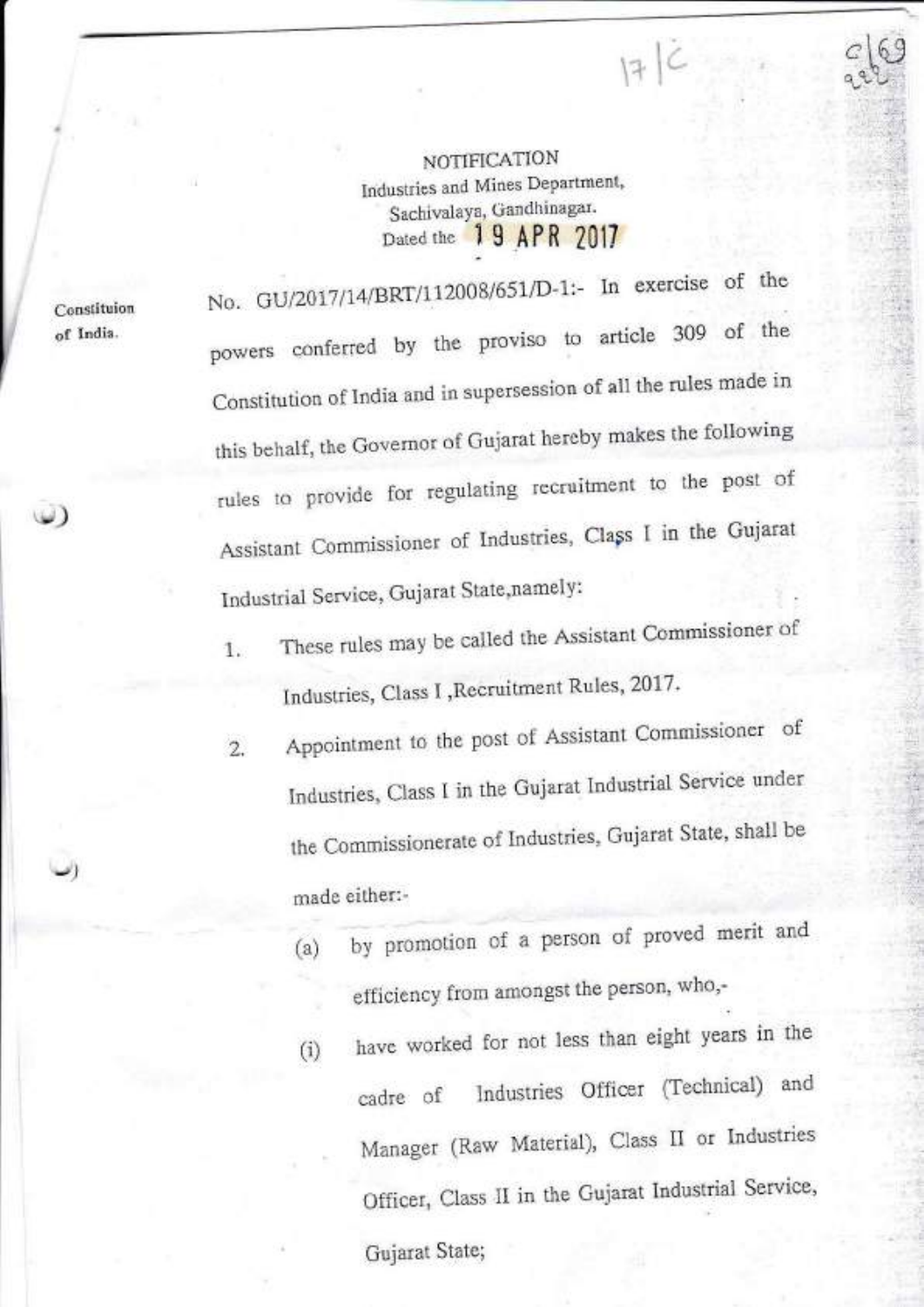(ii) have passed the qualifying examination fo computer knowledge in accordance with the provisions of the Gujarat Civil Services Computer Competency Training and Examination Rules, 2006;

(ii| have passed examination: the prescribed departmental

Provided that where the appointing authority is satisfied that a person having the experience specified in sub-clause (i) above is not availabie for promotion and that it is necessary in the public interest to fill up the post by promotion even of a person having experience for a lesser period; it may, for reasons to be recorded in writing, promote such person who possesses experience of a period of not less than two thirds of the period specified in sub-clause (i) above, or

(b) by direct selection.

a J.Appointment by direct selection and promotion shall be made in the ratio of 1:2.

4. To be eligible for appointment by direct selection to the post mentioned in rule Z, a candidate shall,-

(a) not be more than  $40$  year of age:

Provided that the upper age 1imit may be relaxed in favour of a candidate who is already in the service of the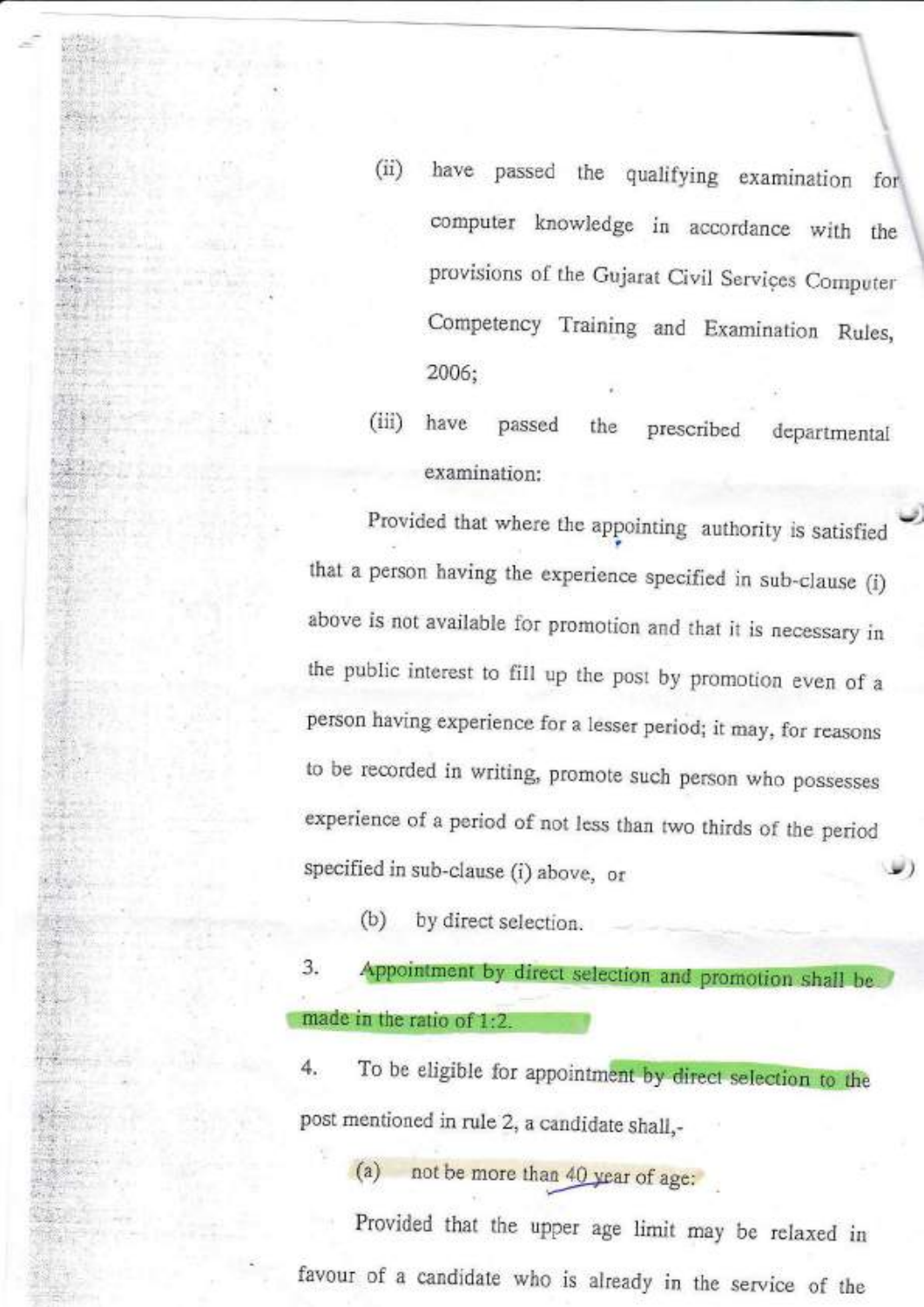Government of Gujarat in accordance with the provisions of the Gujarat civil Services classification and Recruitment (General) Rulcs, 1967.

 $|g|C$ 

Provided further that nothing contained in clause (b) of sub-rule (9) of rule 8 of the Gujarat Civil Services Classification and Recruitment (General)Rules,1967 shall be applicable in so far as relaxation of upper age limit as prescribed above is concerned; ,

(b) possess,-

 $\cup$ 

-)

(') at least second class degree in Engineering or Technology (excluding Civil Engineering) and <sup>a</sup> post-graduate degree or diploma in Business Administration or Management Entrepreneurship Development obtained from any of the Universities established or incorporated by or under the centrai or a state Act in India; or any other educational institution recognised as such or declared to be deemed as a University under section 3 of the University Grants Commission Act, 1956; or any other equivalent qualification recognized by the A11 India Council of Technical Education and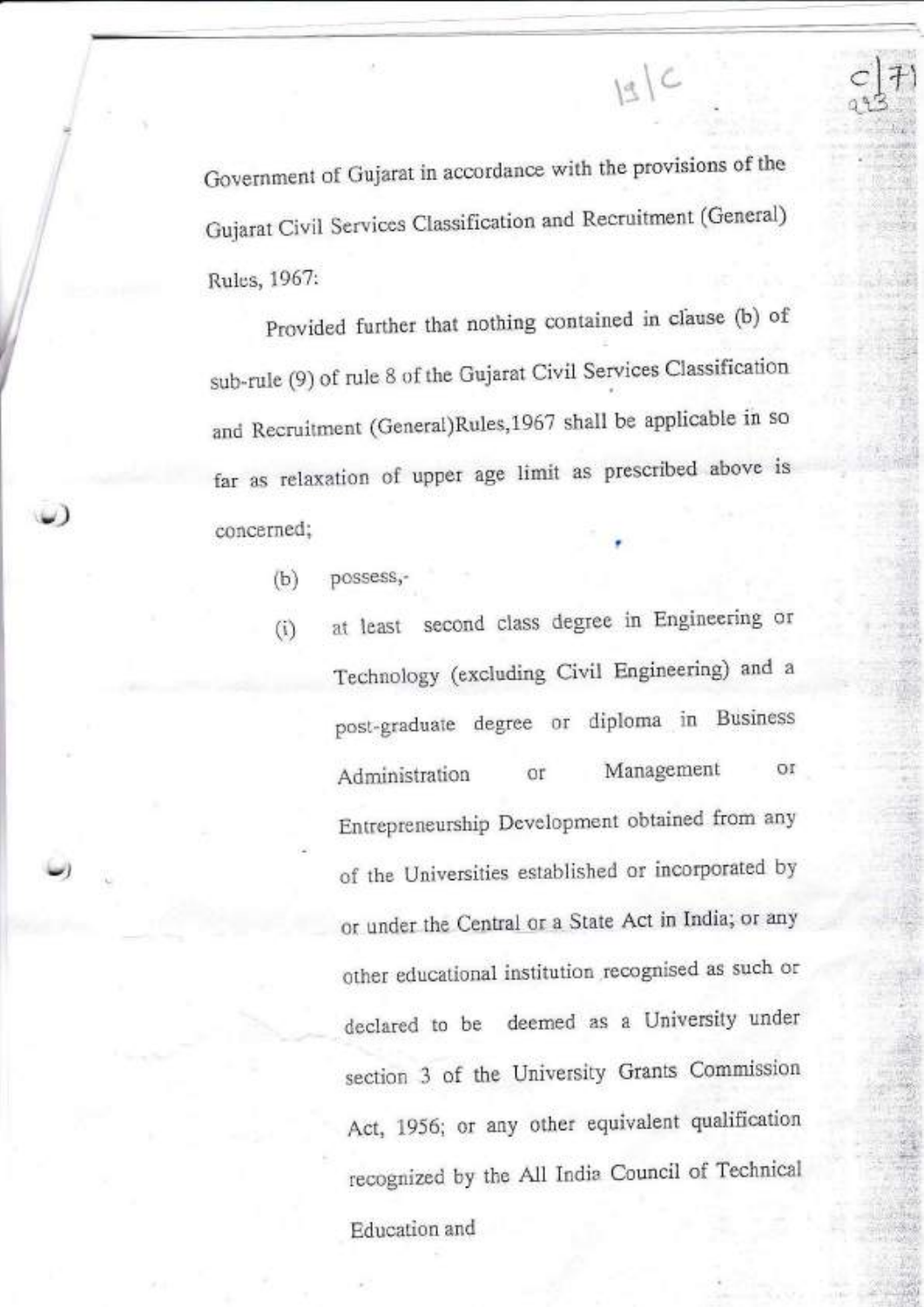- have about three  $(ii)$ years post qualification experience on the post not below the rank of Senior Industries Inspector, Class III in the subordinate service of Commissionerate the οf Industries, Gujarat State; or
- have about three years post qualification combined  $(iii)$ or separate experience of Administration or in supervisory capacity, or field experience in the Government or Local Body or Government Undertaking Board or Corporation or Limited Company established under the Companies Act, 2013 or Public Private Partnership Projects initiated by the Government or Local Bodies on the post which can be considered equivalent to the post not below the rank of Senior Industries Inspector, Class III in the subordinate service of the Commissionerate of Industries, Gujarat State;
- possess the  $(c)$ basic knowledge of computer application as prescribed in the Gujarat Civil Services Classification and Recruitment (General) Rules, 1967;
- possess adequate knowledge of Gujarati or Hindi  $(d)$ or both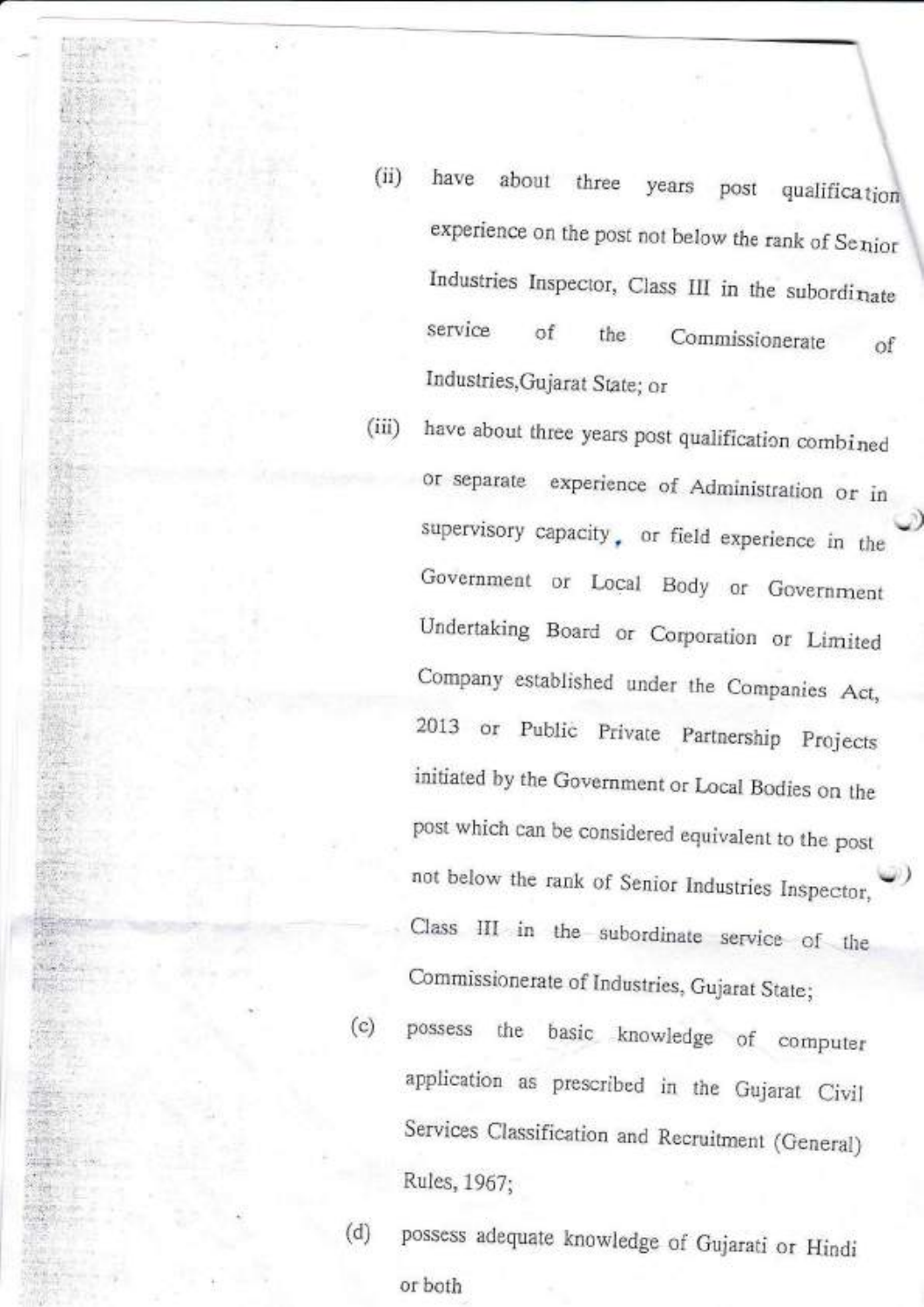Explanation For the purpose of these rules,-

"Supervisory Capacity" means any individuals who  $(1)$ have an operational role which manages the flow of work through quick-effective decision-making and problemsolving to meet targets in terms of production and quality, A leadership role which encourages, supports and motivates their team members or employees under him and a communication role which serves as a two-way conduit between upper management and subordinates.

 $51C$ 

"Field Experience" means the operational  $(2)$ performance of routine office tasks includes common set of functions to meet organization's goals for smooth administrtion.

5. The candidate appointed by direct selection shall be on probation for a period of two years.

6. The candidate appointed by direct selection shall, during his probation period, require to undergo pre-service training and pass the post-training examination in accordance with the provisions of the Gazetted Officers' Pre-service Training and Examination Rules, 1970.

The candidate appointed by direct selection shall during 7. his probation period require to pass the qualifying examination for computer knowledge in accordance with the provisions of the Gujarat Civil Services Computer Competency Training and Examination Rules, 2006.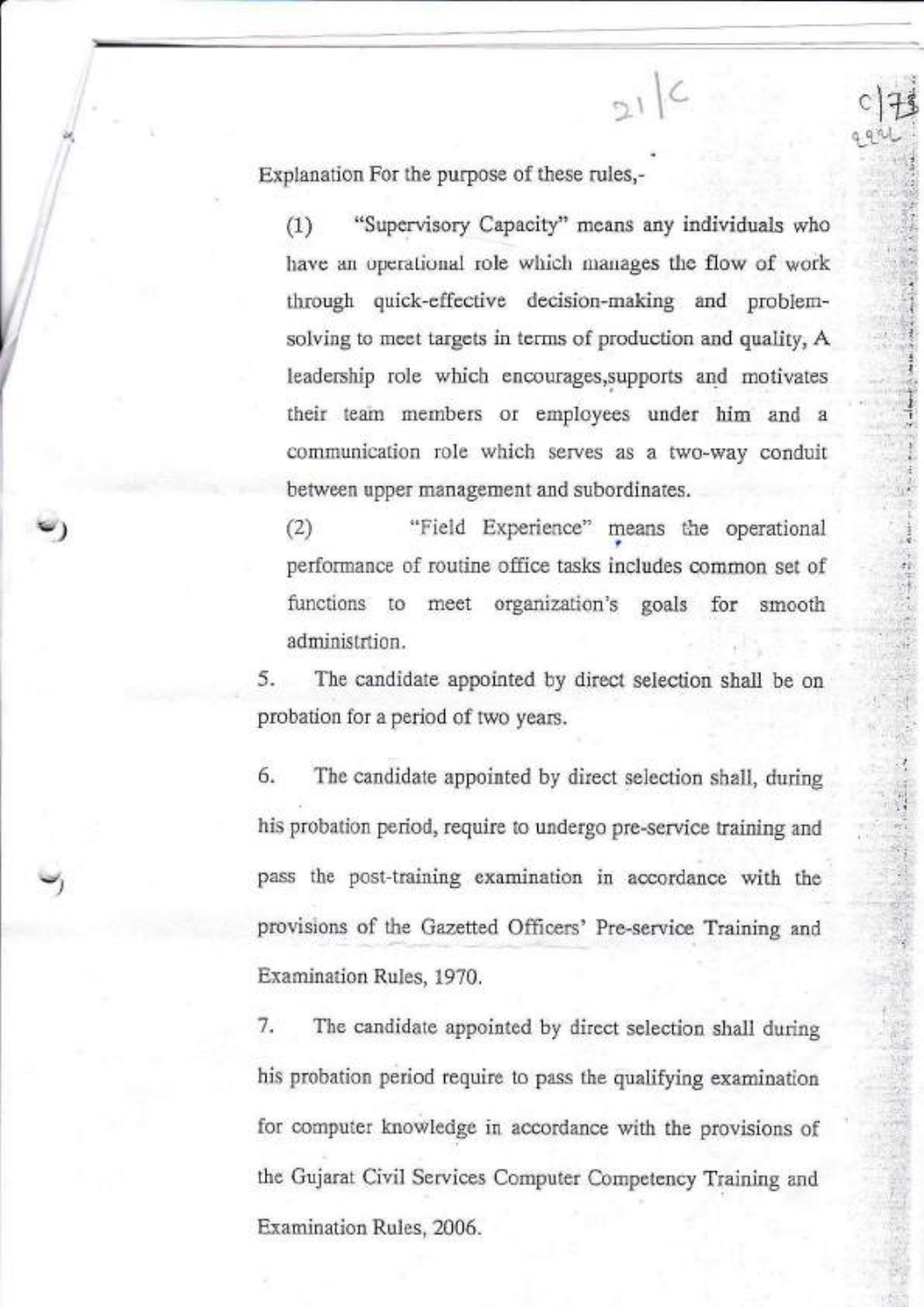8. The candidate appointed by direct selection shall be require to pass the departmental examination and an examination in Hindi or Gujarati or both in accordance with the ruies prescribed by the Government.

9. The candidate appointed either by direct selection or by promotion shall require to undergo such training and pass such examination as may be prescribed by.the Government.

10. A candidate appointed by direct selection shall require to furnish a security and surety bond in such form, for such amount and for such period as may be prescribed by the Government.

By order and in the name of the Governor of Gujarat,

Deputy Secretary to Government. (D.G.Chaudhari)

To,

'.'.:'

Principal Secretary (Personnel), General Administrative Department, Sachivalaya, Gandhinagar.

Secretary, Legislative and Parliament Affairs Department, Sachivalaya, Gandhinagar- with request to translate into Gujarati and publish into Government Gazzette and send 50 copies to Industries and Mines Department, Sachivalaya, Gandhinagar.

Secretary, Gujarat Public Service Commission, Aayog Bhavan,Gandhinagar.\*

Industries Commissioner, Office of the Industries Commissioner, Udyog Bhavan, Gandhinagar.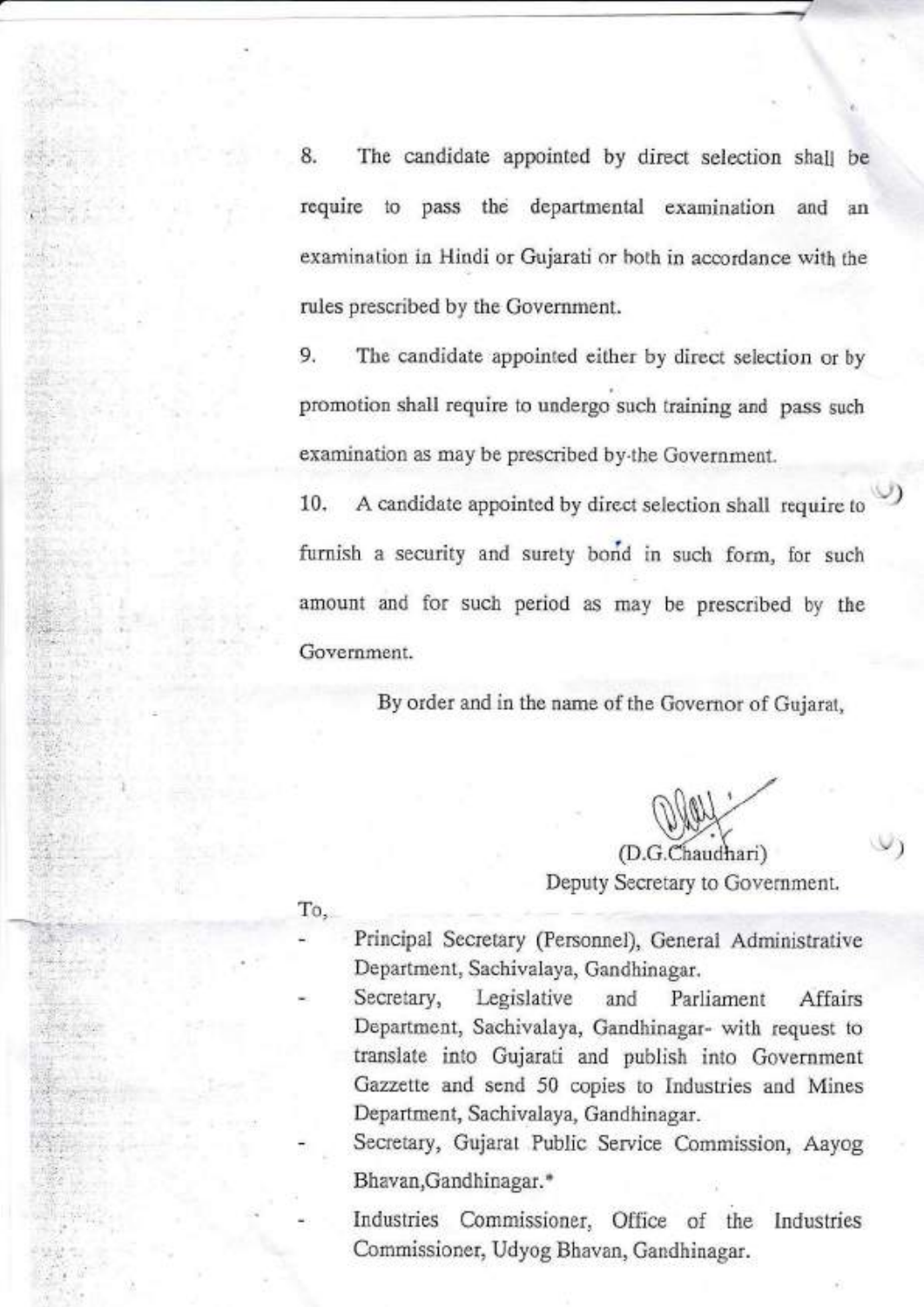$291C$ 

 $+231c$ 

Extra No. 256



વાર્ષિક લવાજમનો દર ૩ા. ૩૫૦૦/-

# The Gujarat Gobernment Gazette

### **EXTRAORDINARY. PUBLISHED BY AUTHORITY**

#### Vol. LVIII ] MONDAY, SEPTEMBER 25, 2017/ASVINA 3, 1939

Separate paging is given to this Part in order that it may be filed as a Separate Compilation.

### PART IX

Gujarati translation of Bills, Acts and Notifications other than those published in other parts.

#### વૈદ્યાનિક અને સંસદીય બાબતોનો વિભાગ

સચિવાલય, ગાંધીનગર, રૂપમી સપ્ટેમ્બર, ૨૦૧૭

ગુજરાત ગેઝેટમાં અંગ્રેજીમાં પ્રસિદ્ધ થયેલા ગુજરાત સરકારના **ઉદ્યોગ અને ખાણ વિભાગ-ના તારીખ:** 16મી એપ્રિલ, ૨૦૧૭ના સરકારી જાહેરનામા ક્રમાંક: જીચુ-૨૦૧૭-૧૪-બીઆરટી-૧૧૨૦૦૮-૬૫૧-ડી-૧. –નો ગુજરાતી અનુવાદ આથી સર્વ લોકોની જાણ સારૂ પ્રસિધ્ધ કર્યો છે.

> વી. એન. શેખ. સરકારના નાયબ સચિવ.

 $256 - 1$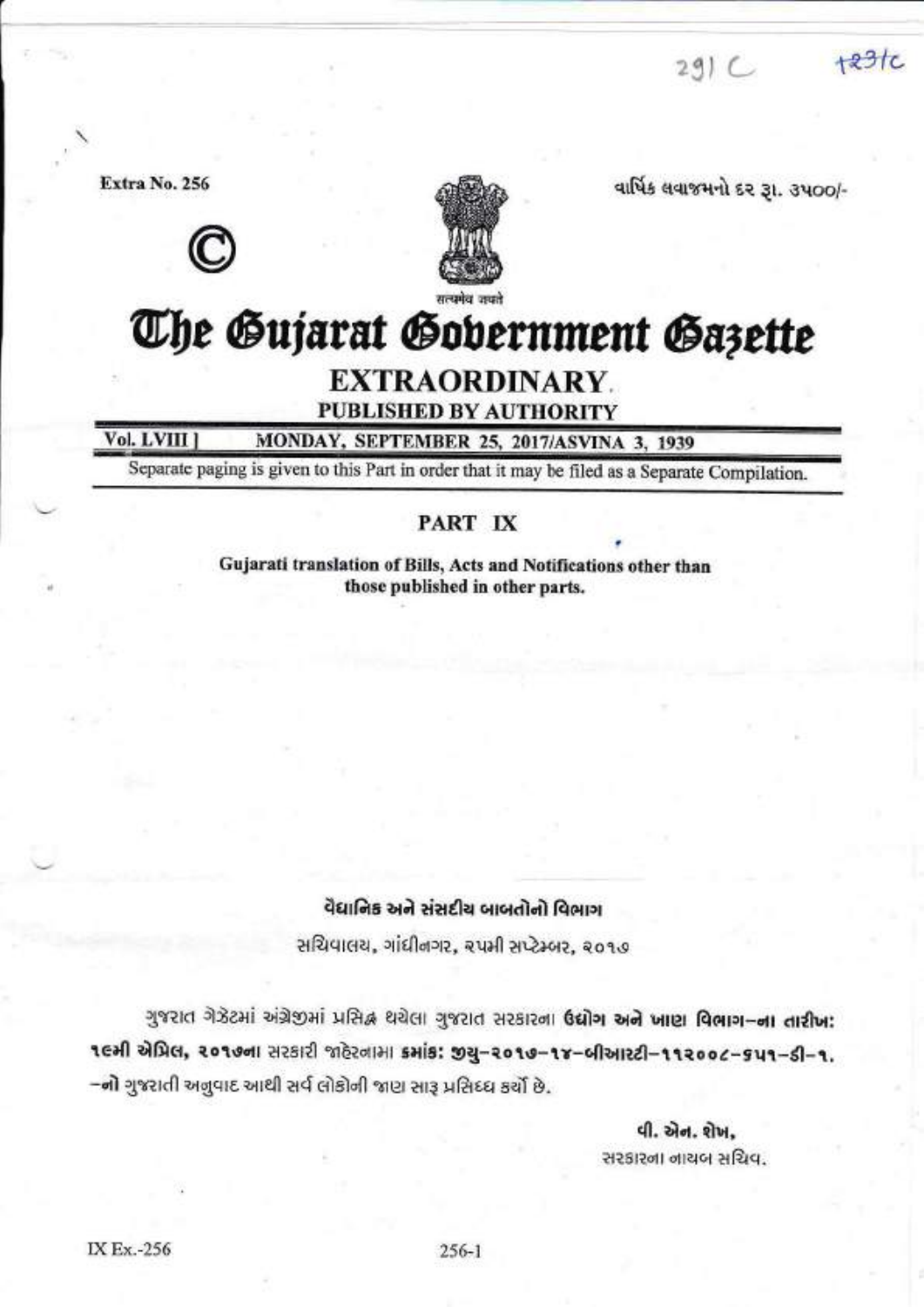#### 256-2

## GUJARAT GOVERNMENT GAZETTE, EX., 25-09-2017

[PART IX

#### **Notification**

#### **Regarding**

## The Assistant Commissioner of Industries, Class I, Recruitment Rules, 2017.

## મદદનીશ ઉદ્યોગ કમિશનર, વર્ગ ૧, ભરતી નિયમો, ૨૦૧૭ સંબંધી

#### જાહેરનામં.

ઉદ્યોગ અને ખાણ વિભાગ.

## सयिपालय, गांधीनगर, १૯मी नेप्रिल, २०१७.

#### ભારતનું સંવિદ્યાન.

sais. 9g/2010/18/6 Pared/112006/541/6-1 :- MRdoll Highlandi Mag2BE 30Gall પરંતુકથી મળેલી સત્તાની રૂએ અને આ અર્થે કરેલા તમામ નિયમો રદ કરીને, ગુજરાતના રાજ્યપાલ, આથી, ગુજરાત રાજ્ય (હેઠળ)ની, ગુજરાત એીધોગિક સેવામાં, મદદદનીશ ઉદ્યોગ કમિશનર, વર્ગ ૧ની જગા ઉપર ભરતીનું નિચમન કરવા માટેની જોગવાઈ કરવા નીચેના નિયમો કરે છે:—

- આ નિયમો મદદનીશ ઉદ્યોગ કમિશનર, વર્ગ ૧, ભરતી નિયમો, ૨૦૧૭ કઠેવાશે. 9.
- ઉંઘોગ કમિશનરની કરોરી, ગુજરાત રાજ્ય હેઠળની, ગુજરાત ઍોધોગિક સેવામાં,ઉંઘોગ કમિશનર, વર્ગ ૧ની ₹. જગા પરની નિમણૂક, જેમણે,-
	- $(s)$  $(9)$ ગુજરાત રાજ્ય (હેઠળ)ની, ગુજરાત ઐંધોગિક સેવામાં, ઉદ્યોગ અધિકારી (ટેકનિકલ) અને મેનેજર (કાચો માલ), વર્ગ ર અથવા ઉદ્યોગ અધિકારી, વર્ગ—રના સંવર્ગમાં ઓછામાં ઓછા આઠ વર્ષ સુદ્દી કામ કરેલું હોય;
		- ગુજરાત મુલકી સેવા કોમ્પ્યુટર ક્ષમતા તાલીમ અને પરીક્ષા નિયમો, ૨૦૦૬ની જોગવાઈઓ  $(3)$ અનુસાર કોમ્પ્યુટરની જાણકારી અંગેની લાયકી પરીક્ષા પાસ કરેલી હોય;
		- ઠરાવેલ ખાતાકીય પરીક્ષા પાસ કરેલી હોય;  $\left(3\right)$

તેવી વ્યક્તિઓમાંથી સિદ્ધ ગુણવત્તા અને કાર્યદક્ષતાવાળી વ્યક્તિની બઢતીથી કરવી જોઈશે:

પરંતુ નિમણૂક આપનાર સત્તાધિકારીને એમ ખાતરી થાય કે ઉપર પૅટા–ખંડ (૧)માં નિર્દિષ્ટ કરેલો અનુભવ ઘરાવતી વ્યક્તિ બઢતી માટે ઉપલભ્ય નથી અને તે મુદતથી ઓછી મુદતનો અનુભવ ધરાવતી વ્યક્તિને બઢતી આપીને પણ જગા ભરવાનું જાહેર હિતમાં જરૂરી છે, તો તે, લેખિતમાં કારણોની નોંધ કરીને, ઉપર પેટા-ખંડ (૧)માં નિર્દિષ્ટ કરેલી મુદતના બે-તૃતીયાંશ કરતાં ઓછી નહિ તેટલી મુદતનો અનુભવ ઘરાવતી હોય તેવી વ્યક્તિને બઢતી આપી શકશે; અથવા

(ખ) સીધી પસંદગીથી કરવી જોઈશે.

- સીધી પસંદગીથી અને બઢતીથી કરવાની નિમણૂકો ૧:૨ના પ્રમાણમાં કરવી જોઈશે. 3.
- નિયમ–રમાં જણાવેલ જગા ઉપર સીધી પસંદગીથી નિમણૂકને પાત્ર થવા માટે, ઉમેદવાર,– v.
	- (5) ४० पर्षथी पद्यु ઉमरनो होपो श्रेत्तरी नहिः

પરંતુ ગુજરાત મુલકી સેવા વર્ગીકરણ અને ભરતી (સામાન્ય) નિયમો, ૧૯૬૭ની જોગવાઈઓ અનુસાર અગાઉથી ગુજરાત સરકારની સેવામાં દોય તેવા ઉમેદવારની તરફેણમાં ઉપલી વયમર્થાદા હળવી કરી શકાશે: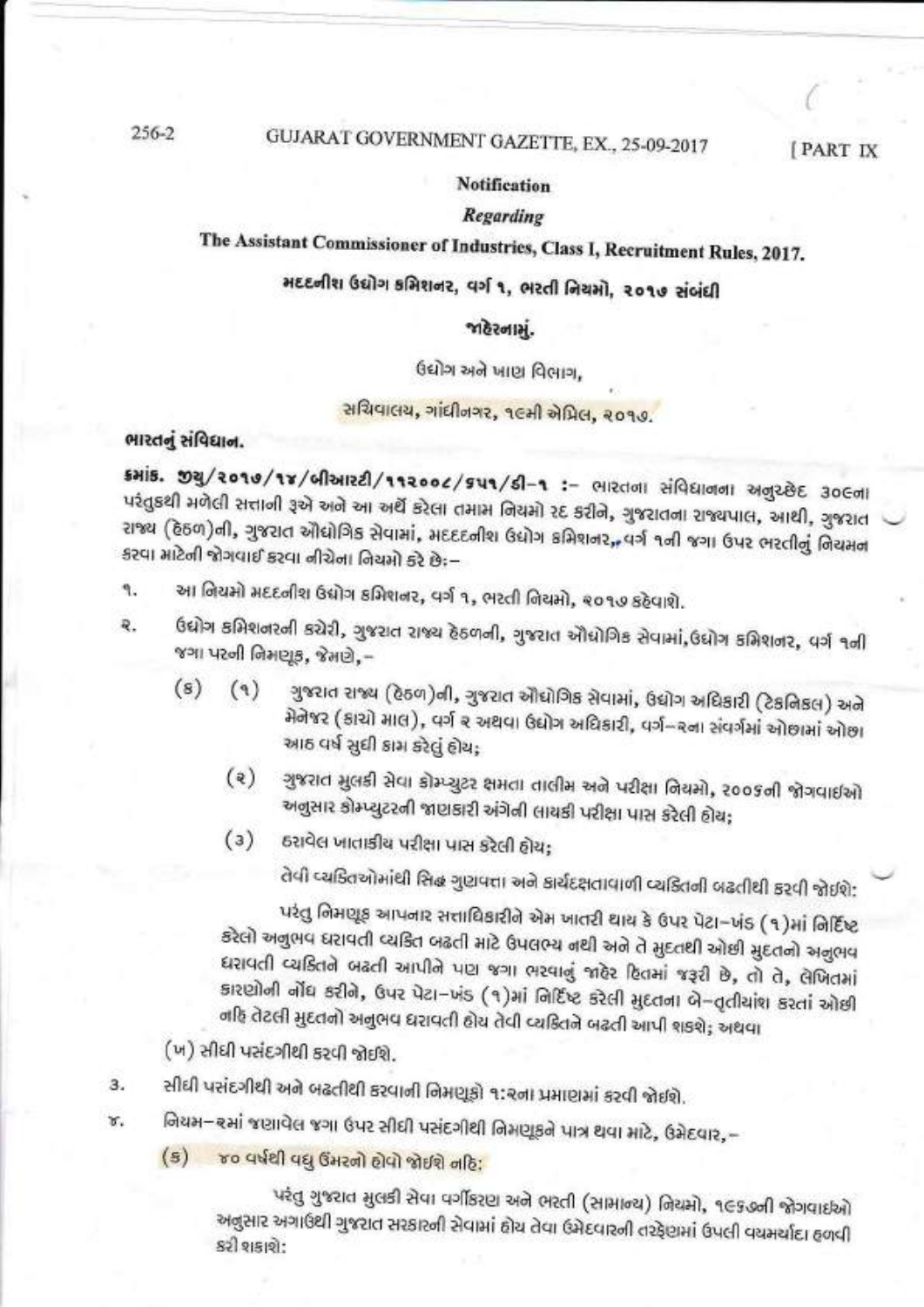## GUJARAT GOVERNMENT GAZETTE, EX., 25-09-2017

વધુમાં, ગુજરાત મુલકી સેવા વર્ગીકરણ અને ભરતી (સામાન્ય) નિયમો, ૧૯૬૭ના નિયમ ८०११ पेटा-नियम (७)ना ખंડ (ખ)मांनो डोઇपણ मश्रृङ्खर, ઉપર ઠરाવ્યા પ્રમાણેની ઉપલી વચ-મર્યાદા હળવી કરવાની બાબતને સંબંધિત હોય ત્યાં સુધી, લાગુ પડશે નહિ:

 $(w)$ ભારતમાં કેન્દ્રીય અથવા રાજય અધિનિયમથી અથવા તે ઠેઠળ સ્થપાચેલી અથવા  $(9)$ સંસ્થાપિત ચુનિવર્સિટીઓ પૈકીની કોઈપણમાંથી અથવા ચુનિવર્સિટી ગ્રાન્ટ્સ કમિશન અધિનિયમ, ૧૯૫૬ની કલમ ૩ હેઠળ ડીમ્ડ યુનિવર્સિટી તરીકે જાહેર થયેલી અથવા તે તરીકે માન્ય થયેલી બીજી કોઈપણ શૈક્ષણિક સંસ્થામાંથી મેળવેલ એન્જિનિઅરિંગ અથવા ટેકનોલોજિ (સિવિલ એન્જિનિઅરિંગ સિવાય)માં ઓછામાં ઓછા જિતુણિ, વર્ગમાં મેળવેલી પદવી અને બિઝનેસ એડમિનિસ્ટ્રેશન અથવા મેનેજમેન્ટ અથવા ઑન્ટ્રપ્રમરશિપ ડેવલપમેન્ટમાં ઓછામાં ઓછા ફિલીય વર્ગમાં અનુસ્નાતકની પદવી અથવા ડિપ્લોમા અથવા ઓલ ઈન્ડિયા કાઉન્સિલ ઓફ ટેકિનકલ એજ્યુકેશને માન્ય કરેલી અન્ય કોઈ સમકક્ષ લાયકાત ઘરાવતો હોવો જોઈશે; અને

ઉદ્યોગ કમિશનરની કચેરી, ગુજરાત રાજ્યની તાબાની સેવામાં, સિનિયર (પ્રવર) ઉદ્યોગ  $(2)$ નિરીક્ષક, વર્ગ ૩ના દરગ્ર્દાથી ઉતરતા દર્રજ્ઞાની ન હોય તેવી જગા પરનો શૈક્ષણિક લાયકાત મેળવ્યા પછીનો, આશરે ત્રણ વર્ષનો અનુભવ ઘરાવતો હોવો જોઈશે; અથવા

ઉદ્યોગ કમિશનરની કચેરી, ગુજરાત રાજ્યની તાબાની સેવામાં, સિનિયર (પ્રવર) ઉદ્યોગ  $(3)$ નિરીક્ષક, વર્ગ 3ના દરગ્ર્યાથી ઉતરતા દરગ્ર્યાની ન કોચ તેવી જગાને સમકશ ગણી શકાચ તેવી જગા ઉપરનો સરકારમાં, સ્થાનિક મંડળ, સરકાર હસ્તક બોર્ડ, કોર્પોરેશન અથવા કંપની અધિનિયમ, ૨૦૧૩ ઠેઠળ સ્થપાયેલી લિમિટેડ કંપનીમાં અથવા સરકાર અથવા સ્થાનિક મંડળ હારા ચલાવવામાં આવતી જાહેર ખાનગી ભાગીદારી પરિચોજનાઓમાં વહીવટનો અથવા અવેશકની કાર્યક્ષમતા (સુપરવાઈઝરી કેપેસિટી)માં અથવા તે ક્ષેત્રના અનુભવમાં શૈક્ષણિક લાયકાત મેળવ્યા પછીનો, આશરે ત્રણ વર્ષનો સંયુક્ત અથવા અલગ અનુભવ ઘરાવતો હોવો જોઈશે.

- ગુજરાત મુલકી સેવા વર્ગીકરણ અને ભરતી (સામાન્ય) નિયમો, ૧૯૬૭માં ઠરાવ્યા પ્રમાણે  $(5)$ કોમ્પ્યુટરના ઉપયોગ અંગેની પાયાની જાણકારી ધરાવતો હોવો જોઈશે;
- ગુજરાતી અથવા દિન્દી અથવા તે બન્નેનું પૂરતું જ્ઞાન ધરાવતો હોવો જોઈશે.  $(\mathbf{u})$

આ નિયમોના દેતુ માટે સ્પષ્ટીકરણ,—

(१) "અવેક્ષકની ક્ષમતા (સુપરવાઈઝરી કેપેસિટી)" એટલે ઉત્પાદન અને ગુણવત્તાના રૂપમાં લશ્યાંકને પહોંચી વળવા માટે ઝડપી–અસરકારક નિર્ણાયકતા અને સમસ્યાના ઉકેલ ક્રારા કાર્યના પ્રવાહનું સંચાલન (વ્યવસ્થાપન) કરી શકે તેવી કાર્યલક્ષી ભૂમિકા ઘરાવનાર કોઈપણ વ્યકિત. જે નેતૃત્વની ભૂમિકા ઘરાવતો હોય અને પોતાની ટીમ (ટુકડી)ના સભ્યો અથવા કર્મચારીઓના (સમૂહ)ને પ્રોત્સાહિત કરતા હોય, સમર્થન (ટેકો) આપતા હોય અને પ્રેરિત કરતા હોય અને સંચાલકો અને તાબા હેઠળના (કર્મચારીઓની) વચ્ચે દ્વિ માર્ગીય વાદક તરીકેની ભૂમિકા બજાવતા હોય.

''ક્ષેત્રનો અનુભવ'' એટલે કે સરળ વઈવટ માટેના સંસ્થા (સંગઠન)ના દચેચને પહોંચી વળવા  $\left( 2 \right)$ માટે સમાન રીતે કરવાના કાર્યોની ચાદી સહિતના રાબેતા મુજબના કચેરીના કાર્યોનું સંચાલન કરવાની  $supp(x)$ .

સીધી પસંદગીથી નિમણૂક પામેલા ઉમેદવારે, બે વર્ષની મુદત સુધી અજમાચશ ઉપર રહેવું જોઈશે. ч.

સીધી પસંદગીથી નિમણૂફ પામેલા ઉંમેદવારે, તેની અજમાયશની મુદત દરમિયાન, રાજપત્રિત અધિકારી  $5.$ પૂર્વ–સેવા તાલીમ અને પરીક્ષા નિયમો, ૧૯૭૦ની જોગવાઈઓ અનુસાર, પૂર્વ–સેવા તાલીમ લેવાની રહેશે અને તાલીમાંત પરીક્ષા પાસ કરવાની રહેશે.

 $125f$ 256-3

 $311C$